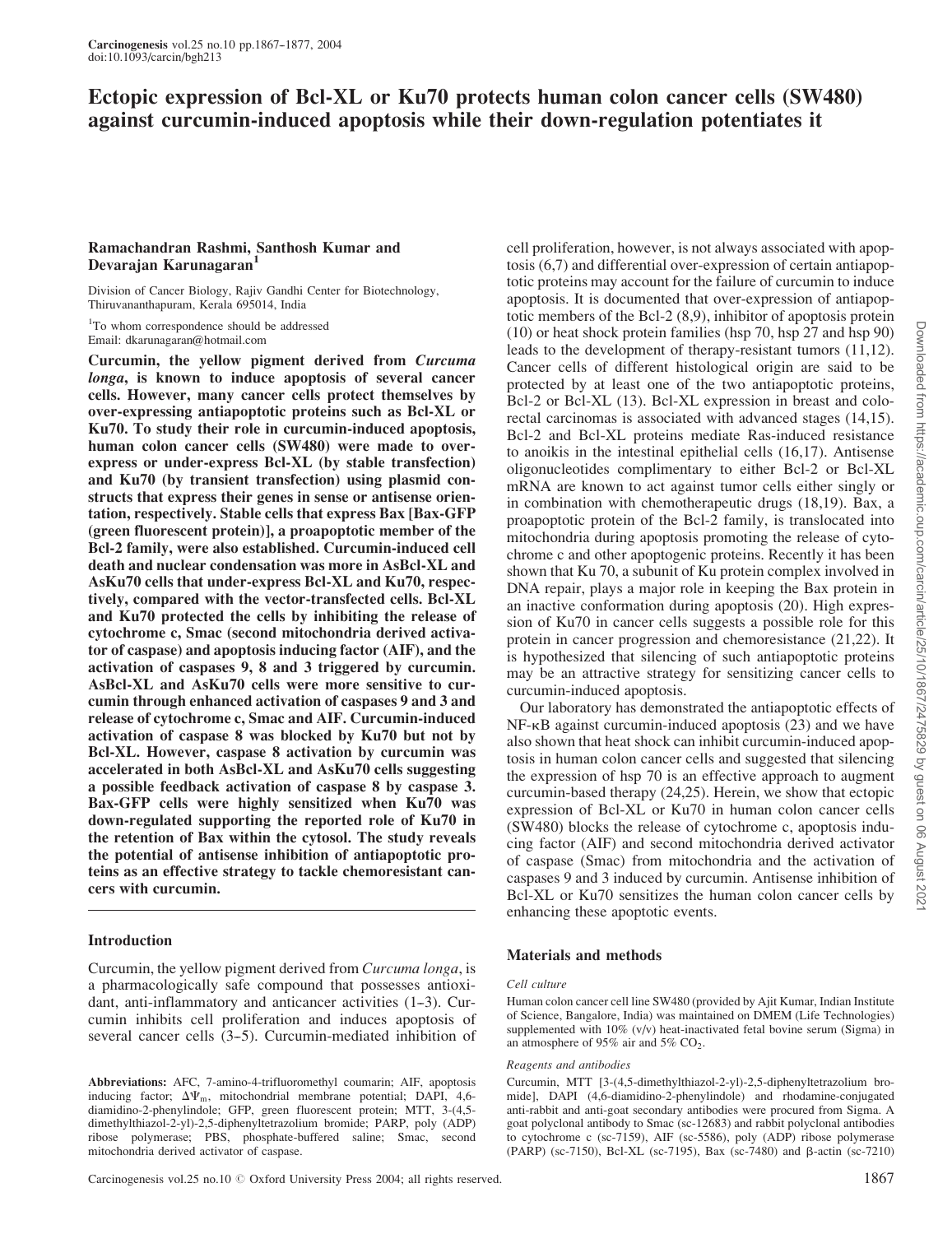were purchased from Santa Cruz Biotechnology. Rabbit polyclonal antibodies to caspase 3 (# 9662) and caspase 9 (# 9502), and a mouse monoclonal antibody to caspase 8 (# 9746) were obtained from Cell Signaling Technology (Beverly, MA). A mouse monoclonal antibody to  $Ku\overline{70}$  (no. 61193) was obtained from BD Pharmingen.

#### Stable transfection

SW480 cells grown on 60 mm dishes were transfected with  $8 \mu$ g of pEmd-C1 vector containing the cDNA for full-length human Bcl-XL or Bax-GFP (green fluorescent protein) (gifted by Dr C.Diestelhorst, Case Western Reserve University Medical School, Cleveland, OH) or pcDNA3 Bcl-XLAS, an expression construct for Bcl-XL in antisense direction (a kind gift from Dr George Filmus, University of Toronto, Canada), by Lipofectamine 2000 method (Life Technologies) as per manufacturer's instructions. The transfected cells were selected by growing the cells in 1 mg/ml of G418 (Life Technologies) in DMEM for 2 months. The resistant clones formed were picked up and maintained separately with 100  $\mu$ g/ml G418 and analyzed for protein expression. For transient transfection of Ku70 or AsKu70, cells were transfected with pCMV-2B Ku70 or pcDNA3 Ku70AS (from Dr Shigemi Matsuyama, Blood Research Institute, Milwaukee), respectively, using Lipofectamine 2000.

#### MTT assay

Bcl-XL, AsBcl-XL or neo cells were seeded at a density of  $5 \times 10^3$  cells/well in 96-well plates and allowed to grow for 24 h. Subsequently, the cells were incubated with curcumin (25  $\mu$ M) for 16, 24 or 48 h and cell viability was determined by MTT assay and expressed as percentage over untreated control (26). For some experiments involving transient transfection, the cells were seeded in to 96 wells and after 24 h curcumin treatment was given before determining the cell viability by MTT assay.

#### Western blotting

Cells were harvested, washed thrice in phosphate-buffered saline (PBS) and lysed in RIPA lysis buffer [50 mM Tris-Cl (pH 7.4),  $1\%$  NP-40, 40 mM NaF, 10 mM NaCl, 10 mM Na3VO4, 1 mM phenylmethylsulfonyl fluoride, and 10 mM dithiothreitol and 1  $\mu$ g/ml each of leupeptin and aprotinin]. The cell lysates (50 µg of protein) were resolved by SDS-PAGE and the separated proteins were transferred to nitrocellulose membrane by wet transfer method using Bio-Rad electro-transfer apparatus. After blocking with 10% non-fat milk in Tris-buffered saline containing 0.2% Tween 20, the membrane was incubated with the primary antibody followed by horseradish peroxidase conjugated secondary antibody. Proteins were visualized by  $(3, 3)$ -diamino benzidine) ( $DAB/H<sub>2</sub>O<sub>2</sub>$ ) (Sigma). For analyzing the released proteins from mitochondria, the cells (untreated or after treatment) were harvested, washed twice with PBS and the cell pellet was re-suspended in digitonin lysis buffer (75 mM NaCl, 1 mM NaH<sub>2</sub>PO<sub>4</sub>, 8 mM Na<sub>2</sub>HPO<sub>4</sub>, 250 mM sucrose, 190  $\mu$ g/ml of digitonin) containing protease inhibitors and incubated on ice for 5 min. The releasate was centrifuged at 15 000 r.p.m. at  $4^{\circ}$ C for 30 min and used for western blotting as described above using antibodies to AIF, Smac or cytochrome c with appropriate secondary antibodies.

#### Determination of mitochondrial membrane potential  $(\Delta \Psi m)$

Briefly, cells grown in 96-well plates with or without treatment were washed with serum-free medium and stained with a cationic lipophilic dye (ApoAlert mitochondrial membrane sensor kit, Clonetech) as per the manufacturer's protocol and analyzed by fluorescence microscopy using a band-pass filter. The cells with intact  $\Delta \Psi_m$  stained red while green fluorescence indicated the loss of  $\Delta \Psi_{\rm m}$ .

#### Dapi staining

The cells grown on 12 mm coverslips were incubated with or without  $25 \mu M$ of curcumin for 24 h, washed in PBS and fixed with 3% paraformaldehyde for 10 min at room temperature. The fixed cells were permeabilized with 0.2% Triton X-100 in PBS for 10 min at room temperature and incubated with  $0.5 \mu$ g/ml of DAPI for 5 min. The apoptotic nuclei (intensely stained, fragmented nuclei and condensed chromatin) were scored in percentage from 200-300 cells/sample with at least two investigators using a fluorescent microscope (Nikon TE 300).

#### Immunofluorescent staining

The cells grown on glass coverslips, after appropriate treatments for different time periods, were fixed and permeabilized as above and then incubated with the respective primary antibody for overnight. After extensive washing with Tris-buffered saline containing 0.2% Tween 20, the cells were incubated with rhodamine-conjugated secondary antibody at 1:200 dilution for 45 min in the dark. The coverslips were mounted with 50% glycerol-PBS, and viewed under fluorescent microscope and photographed. The cells with perinuclear punctate mitochondrial staining have been scored as intact mitochondria and

1868

those with diffuse cytoplasmic staining have been scored as mitochondria, which released proteins. The percentage of cells with appropriate staining was calculated from the total number of cells from four different fields by at least two investigators.

#### Determination of caspase activities

The subconfluent cells growing on 100-mm dishes treated with or without curcumin (25  $\mu$ M) for 8, 16 or 24 h were assayed spectrofluorimetrically for the enzymatic activities of caspases 3, 9 and 8 (27). Briefly, the whole cell lysate was incubated with  $50 \mu M$  of fluorimetric substrates of caspase 3 (Ac-DEVD-AFC), caspase 9 (Ac-LEHD-AFC) or caspase 8 (Z-IETD-AFC) in a total volume of 500  $\mu$ l of reaction buffer [50 mM HEPES-KOH, pH 7.0, 10% glycerol, 0.1% 3-(cholamidopropyl)-dimethylammonio-1-propane sulfonate, 2 mM EDTA, 2 mM dithiothreitol] at 37°C for 1 h. The released 7-amino-4-trifluoromethyl coumarin (AFC) was quantified using a spectrofluorimeter (Perkin Elmer, LS-50B) with the excitation and emission wavelengths of 405 and 500 nm, respectively. Values of relative fluorescence units released per milligram of protein were calculated. In addition, western blotting was also used to assess the activation of caspases 3, 9 and 8 in cells treated with or without curcumin by detecting the intact mother band as well as the corresponding cleaved fragments.

# **Results**

## Curcumin does not alter the expression levels of antiapoptotic proteins, Bcl-2, Bcl XL and Ku70 but induces the expression of proapoptotic protein, Bax, in SW480 cells

We first checked whether curcumin treatment alters the expression of antiapoptotic proteins, Bcl-XL, Bcl-2 and Ku70, and the proapoptotic protein, Bax, by western blotting in SW480 cells before or after  $25 \mu$ M curcumin treatment for 8, 16 or 24 h. As shown in Figure 1, there was no marked difference in the expression of Bcl-XL, Bcl-2 or Ku70 proteins after treatment with curcumin but there was a slight upregulation of Bax after curcumin treatment for 8 h and there



Fig. 1. Relative expression of Bcl-2, Bcl-XL, Bax and Ku70 in SW480 cells upon curcumin treatment. SW480 cells were exposed to curcumin (25  $\mu$ M) for 8, 16 or 24 h or left untreated and whole cell extracts were analyzed for the expression of Bcl-2, Bcl-XL, Bax, Ku70 or  $\beta$ -actin using appropriate antibodies and western blotting was carried out as described in the Materials and methods and the results were confirmed in another independent experiment.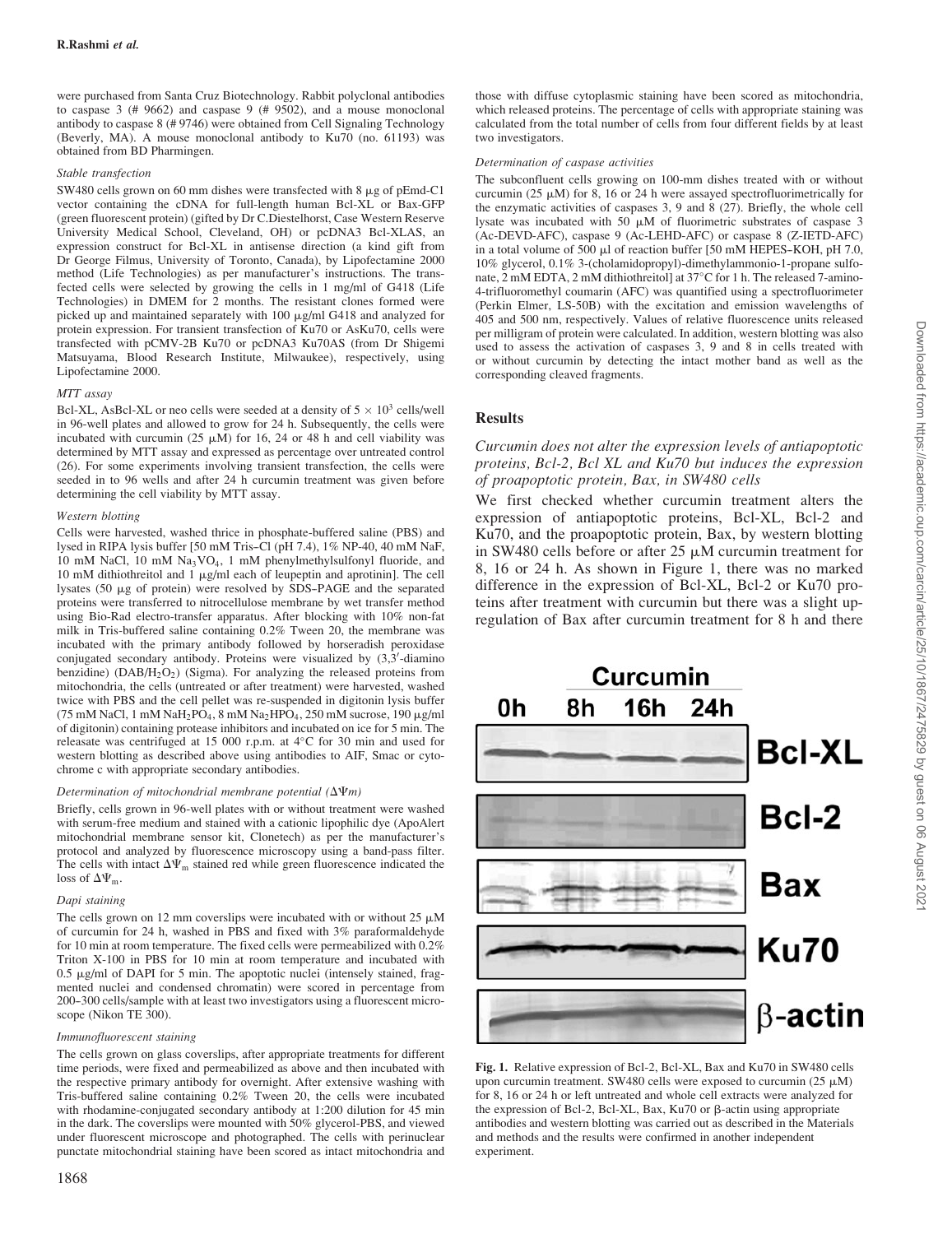was no further increase of Bax expression up to 24 h. The results show that curcumin by itself does not bring about marked alterations in the basal expression levels of Bcl-XL, Bcl-2 and Ku70 although it induces the expression of Bax initially.

#### Stable clones of SW480 cells ectopically express Bcl-XL or Bcl-XLAS

Antiapoptotic proteins of the Bcl-2 family such as Bcl-XL are over-expressed in certain solid tumors and consequently the traditional chemotherapy often fails (13,14). Blocking the expression of an antiapoptotic protein may be ideal for bypassing chemoresistance and sensitizing such tumor cells. We transfected SW480 human colon cancer cells with N-terminally GFP-tagged pEmd-C1 Bcl-XL (in sense orientation) or pcDNA3 Bcl-XLAS (in antisense orientation) plasmid constructs to develop stable cell lines that over-express and under-express Bcl-XL, respectively. Transfected clones were selected with G418 (1 mg/ml) and western blot analysis was done for the expression of Bcl-XL using a polyclonal antibody to Bcl-XL. The vectors, pEmd-C1 and pcDNA3, contain neomycin-resistant genes and in comparison with pcDNA3 vector-transfected cells (neo) all the Bcl-XL-transfected clones (Bcl-XL) expressed higher levels of Bcl-XL (Figure 2A) and all the three Bcl-XLAS-transfected clones (AsBcl-XL) showed lower levels of Bcl-XL (Figure 2B). Clone 1 of Bcl-XL cells with 6-fold higher levels of Bcl-XL (Figure 2A), and clone 3 of AsBcl-XL cells showing very low expression of Bcl-XL (Figure 2B) were used for subsequent experiments.  $\beta$ -Actin was used as loading control for western blot analyses.

## Bcl-XL cells resist curcumin-induced cell death whereas AsBcl-XL cells succumb to it

The cytotoxicity assay was done by MTT, after neo, Bcl-XL or AsBcl-XL cells were incubated with or without  $25 \mu M$  curcumin for 16, 24 or 48 h. For neo cells, the cell viability was 66% at 16 h, 53% at 24 h and 35% at 48 h, whereas 85% at 16 h, 75% at 24 h and 68% at 48 h of Bcl-XL cells survived with significant changes in viability at all these time-points compared with neo cells ( $P < 0.0001$ ), but for AsBcl-XL cells the viability was  $40\%$  ( $P < 0.0001$ ) at 16 h, 30% ( $P < 0.001$ ) at 24 h and 20% ( $P < 0.001$ ) at 48 h (Figure 2C). These results indicate that curcumin induces cell death progressively in neo cells with an increase in time whereas Bcl-XL reduces the cytotoxicity in all the time periods studied and quite remarkably antisense inhibition of Bcl-XL sensitizes SW480 cells to curcumin-induced cytotoxicity.

## Transient transfection of Ku70 inhibits cell death induced by curcumin and its down regulation sensitizes both SW480 and Bax-GFP cells to curcumin

Many anticancer drugs induce a conformational change in the proapoptotic protein, Bax, followed by its insertion and oligomerization at mitochondrial membrane, an essential event required for the release of cytochrome c and other apoptogenic molecules (28). To understand the roles of Bax and Ku70 (a Bax-interacting protein suppressing its action) in curcumin-induced apoptosis we established a stable clone of SW480 cells expressing Bax (Bax-GFP) or the empty vector (neo) and then transiently transfected SW480 or Bax-GFP cells with Ku70 in sense (Ku70) or antisense (AsKu70) orientation and compared the sensitivity of these cells to curcumin treatment. Bax-GFP cells showed the expression of the fusion



Fig. 2. Changes in Bcl-XL expression and viability in neo, Bcl-XL or AsBcl-XL cells. (A) Stable clones of SW480 cells expressing pcDNA3 vector (neo) or Bcl-XL-GFP (clones 1, 2 and 3) were established using Lipofectamine 2000 as per the manufacturer's instructions (Life Technologies) and cell lysates were analyzed by western blot analysis (12% gel) using a specific rabbit polyclonal antibody against Bcl-XL or  $\beta$ -actin (loading control) as described in the Materials and methods. (B) Neo or clones of AsBcl-XL were analyzed for Bcl-XL or  $\beta$ -actin expression by western blot as described above. (C) Neo, Bcl-XL or AsBcl-XL cells grown on 96-well plates were treated with or without curcumin (25  $\mu$ M) for 16, 24 or 48 h and the cell viability (expressed as percentage over untreated control) was determined by MTT assay as described in the Materials and methods. The values represent means of triplicate samples  $\pm$  SD and the above experiments were repeated twice with similar results.

protein (54-kDa) and the native Bax protein while the expression of Bax alone was observed in the neo cells (Figure 3A). Figure 3B shows that the expression level of Ku70 was significantly reduced in AsKu70 transfected cells whereas Ku70 transfected cells showed a 3-fold increase in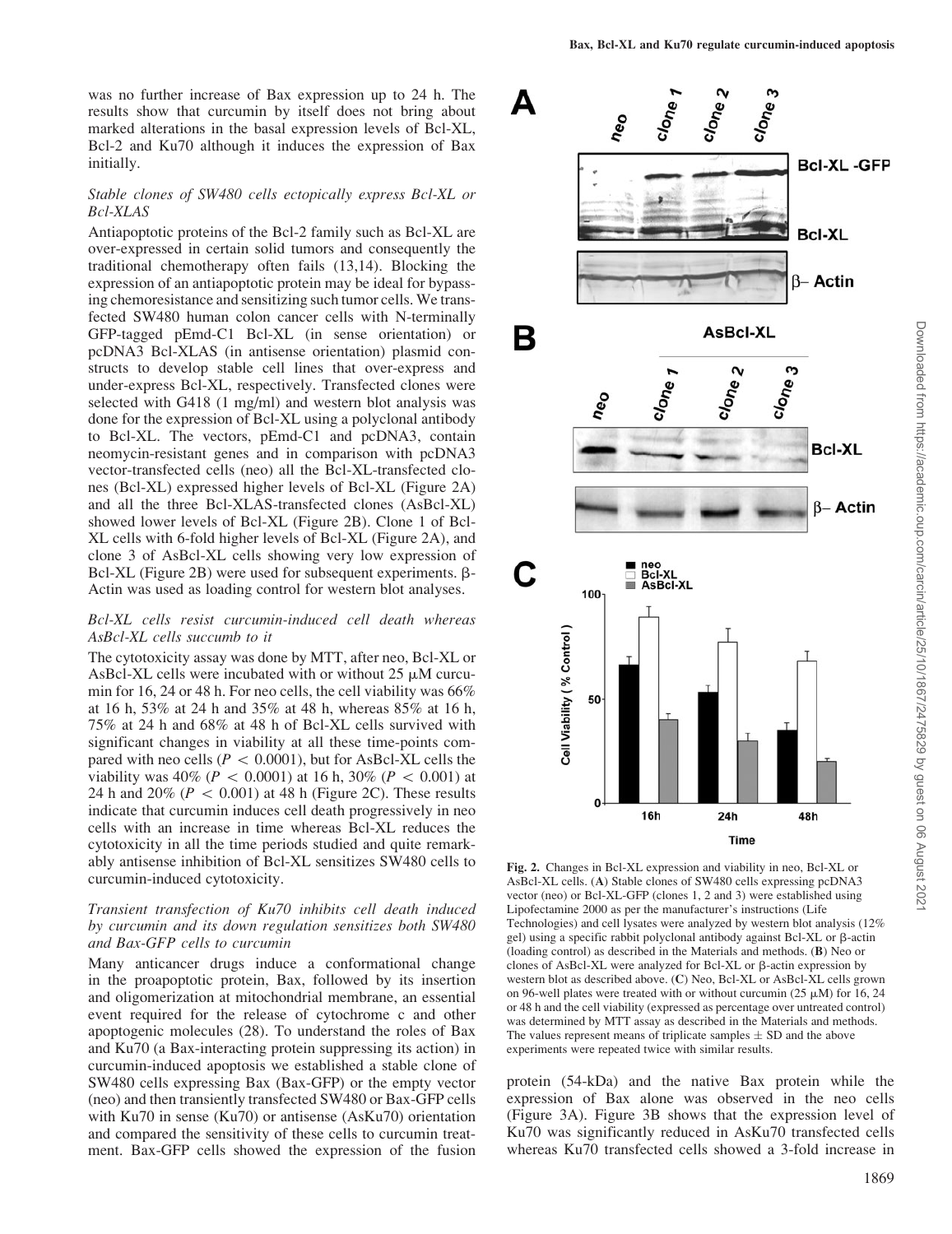Ku70 expression compared with the neo cells whereas the actin levels remained unchanged in these cells. Nearly 48% of neo and  $68\%$  ( $P < 0.003$ ) of Ku70 cells were viable after 8 h of curcumin treatment and only  $28\%$  ( $P < 0.0001$ ) of AsKu70 cells were viable and similarly in Bax-GFP cells the viability was 40% ( $P < 0.002$ ) while it was only 18% ( $P <$ 0.0001) in AsKu70 cells (Figure 3C). These results suggest that while Bax expression is not very effective in potentiating curcumin-induced cell death even the basal level of Ku70 present in SW480 cell is effective in preventing curcumin induced cell death and thus silencing its expression is an effective approach to kill these cells by curcumin.

Bcl-XL prevents curcumin-induced nuclear condensation and fragmentation, but its antisense potentiated these effects

To understand whether the changes in cell viability induced by curcumin in Bcl-XL and AsBcl-XL cells were mediated by inhibition of apoptosis, DAPI staining was done since nuclear condensation and fragmentation are notable features of apoptosis. It was found that curcumin induces nuclear condensation and fragmentation in 60% of neo cells, whereas almost 70%  $(P < 0.001)$  of Bcl-XL cells showed healthy appearance, but 98% ( $P < 0.001$ ) of antisense-inhibited cells showed apoptotic morphology (Figure 4A and B) indicating the potential of



Ku70 in neo, Ku70 or AsKu70 cells and the changes in viability in all these cells induced by curcumin. (A) Stable clones of SW480 cells expressing pEGFP vector (neo) or the pEmd-C1 containing the cDNA for full-length human Bax-GFP were established and western blotting was done using a specific polyclonal antibody to Bax as described in the Materials and methods. (B) SW480 cells were transiently transfected with the empty vector (neo) or expression vectors for Ku70, or AsKu70 by Lipofectamine 2000 and after 24 h, whole cell extracts were prepared for western blot analysis for the expression of Ku70, Bax or  $\beta$ -actin (loading control) as described in the Materials and methods. (C) Transfected cells from the above experiments (24 h after transfection) were treated with or without curcumin for 24 h and cell viability was determined by MTT assay and all the above experiments were repeated at least twice with similar results.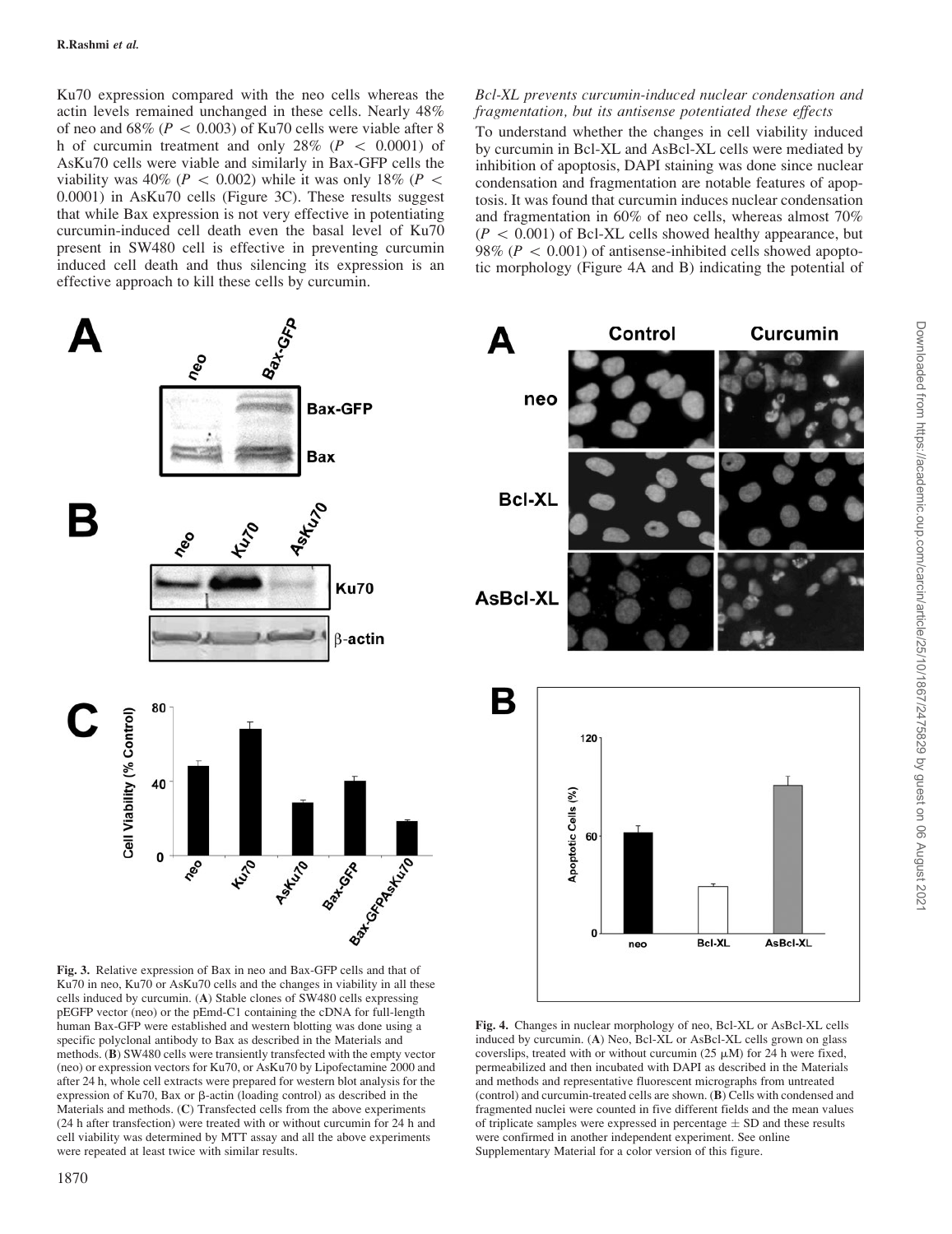antisense inhibition to accelerate curcumin-induced nuclear apoptotic changes.

## Bcl-XL protects SW480 cells against the loss of  $\Delta \Psi_m$  and blocks the release of cytochrome c, AIF and Smac induced by curcumin

One of the earliest changes of apoptosis, the loss of  $\Delta \Psi_{\rm m}$ , was assessed using a cationic mitosensor dye that accumulates within the mitochondria if the  $\Delta \Psi_m$  is intact (red color). If the  $\Delta \Psi_m$  is altered, the dye in its monomeric form remains in the cytoplasm and it fluoresces green. Upon curcumin treatment (25  $\mu$ M) for 12 or 24 h, Bcl-XL cells (94–98%) retained

 $\Delta\Psi_{\rm m}$  whereas AsBcl-XL cells (88–90%) lost their  $\Delta\Psi_{\rm m}$  and the neo cells retaining  $\Delta \Psi_{\rm m}$  were 50 and 28% at 12 and 24 h, respectively (Table I). These results indicate that Bcl-XL transfection significantly protects SW480 cells against the loss of  $\Delta \Psi_m$  induced by curcumin and antisense inhibition of Bcl-XL enhances the loss of  $\Delta \Psi_{\rm m}$ .

Apoptotic stimuli induce the loss of  $\Delta\Psi_m$  and release of cytochrome c, AIF and Smac stored within mitochondria into the cytosol, but Bcl-XL (localized at the outer mitochondrial membrane) is known to block the release of cytochrome c and AIF (29). To understand whether Bcl-XL has a similar role in curcumin-induced apoptosis and to find its temporal relation

| Cell type | Time            | Retention of $\Delta \Psi_{\rm m}$ % | Retention in mitochondria (% control) |                              |                               |
|-----------|-----------------|--------------------------------------|---------------------------------------|------------------------------|-------------------------------|
|           |                 |                                      | $Cvt$ c                               | AIF                          | Smac                          |
| neo       | 12 <sub>h</sub> | $50 + 5$                             | $26 + 2$                              | $36 + 5$                     | $40 + 3.9$                    |
|           | 24 <sub>h</sub> | $28 + 4$                             | $18 + 2$                              | $30 + 3$                     | $28 + 2$                      |
| Bcl-XL    | 12 <sub>h</sub> | $98 \pm 11$ ( $P < 0.007$ )          | $97 \pm 7$ ( $P < 0.002$ )            | $97 \pm 10$ ( $P < 0.005$ )  | $96 \pm 6$ ( $P < 0.001$ )    |
|           | 24 <sub>h</sub> | $94 \pm 6$ ( $P < 0.003$ )           | $93 \pm 5$ (P < 0.001)                | $92 \pm 5$ (P < 0.001)       | $94 \pm 5$ ( $P < 0.001$ )    |
| As-Bcl-XL | 12 <sub>h</sub> | $12 \pm 1.6$ ( $P < 0.0001$ )        | $12 \pm 2$ ( $P < 0.0001$ )           | $14 \pm 2$ ( $P < 0.0001$ )  | $20 \pm 2.5$ ( $P < 0.0001$ ) |
|           | 24 h            | $10 \pm 2$ ( $P < 0.0001$ )          | $8 \pm 1.4$ ( $P < 0.0001$ )          | $8 \pm 0.9$ ( $P < 0.0001$ ) | $18 \pm 4$ ( $P < 0.0001$ )   |



Fig. 5. Curcumin-induced mitochondrial release of cytochrome c, AIF or Smac by immunofluorescent staining and western blotting in neo, Bcl-XL or AsBcl-XL cells. (A) The cells grown on coverslips were left untreated or treated with curcumin (25 mM) for 24 h, fixed with 3.7% paraformaldehyde, permeabilized and incubated overnight with a primary antibody to Smac, cytochrome c or AIF and then incubated again with rhodamine-conjugated secondary antibody and visualized under fluorescent microscope as described in the Materials and methods. (B) For western blot analysis, the cells treated with or without curcumin were suspended in digitonin lysis buffer containing protease inhibitors and incubated on ice for 5 min. The releasate was centrifuged and used for western blotting using respective antibodies for AIF or Smac or cytochrome c or b-actin (control) and appropriate secondary antibodies as described in the Materials and methods. All the above experiments were repeated at least two times with similar results. See online Supplementary Material for a color version of this figure.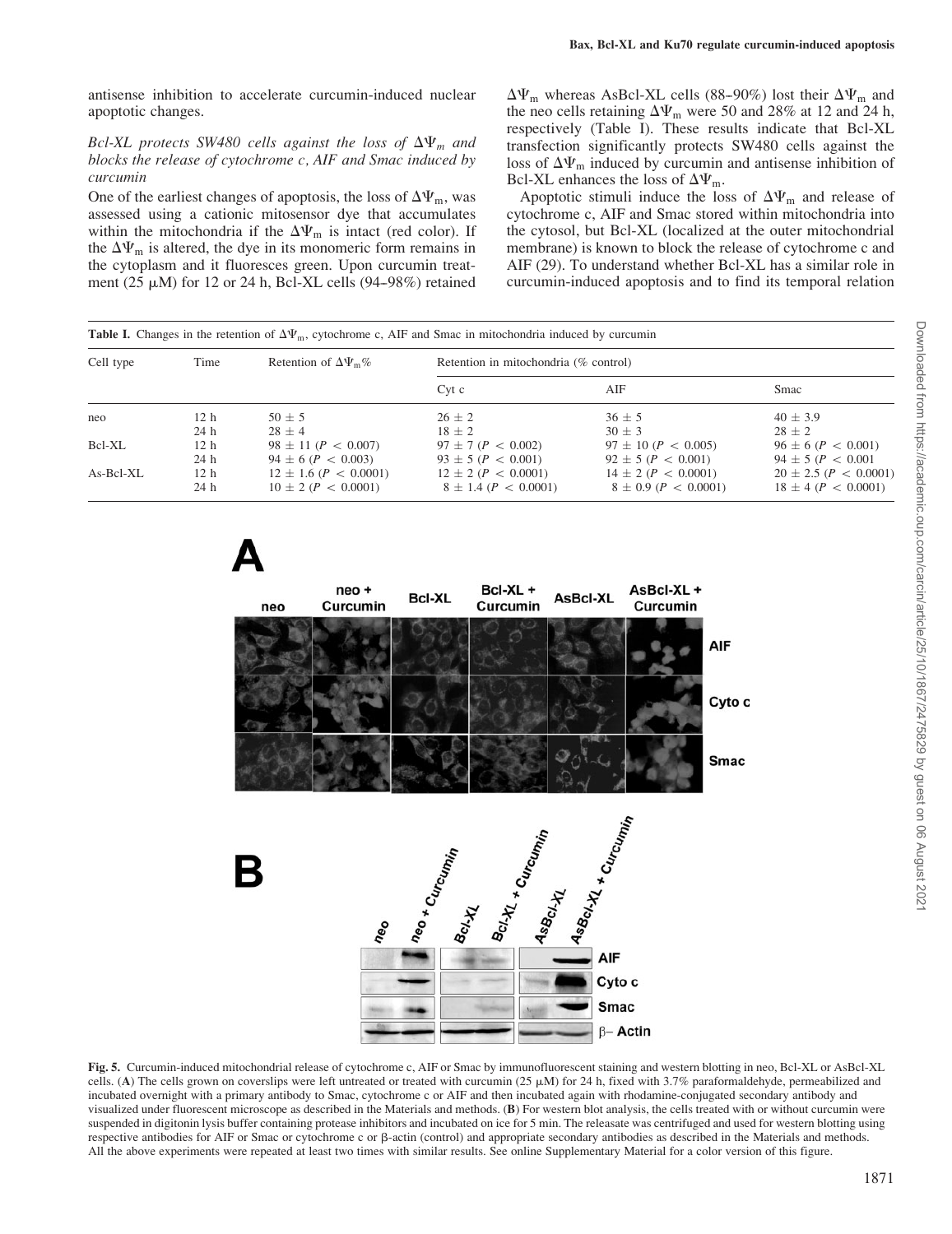with  $\Delta \Psi_{\rm m}$  loss, we used a semi-quantitative cell populationbased study for the release of cytochrome c, AIF and Smac at 12 or 24 h after treatment with curcumin by immunofluorescence. The percentage of cells showing intact punctate perinuclear staining with rhodamine was calculated from the total number of cells counted from at least four different areas. All the results of immunofluorescence experiments are tabulated (Table I) and the results from a representative experiment done after 24 h with or without curcumin are shown in Figure 5A. All the untreated neo, Bcl-XL and AsBcl-XL cells showed a more granular appearance for cytochrome c, Smac and AIF around the nucleus and upon curcumin treatment, almost 70–80% of neo cells showed a diffuse staining pattern in the cytoplasm for cytochrome c, indicating its release from the mitochondria (Table I and Figure 5A). Granular pattern was more in Bcl-XL cells and very less in AsBcl-XL cells for the release of cytochrome c, AIF and Smac for both time periods after curcumin treatment (Table I and Figure 5A). These observations led us to the conclusion that curcumin induces the release of cytochrome c, AIF and Smac, but Bcl-XL effectively blocks curcumin-induced release of AIF and cytochrome c and Smac whereas the antisense inhibition of

Bcl-XL remarkably enhanced the release of all three molecules from mitochondria. It appears that  $\Delta \Psi_{\rm m}$  loss is a later event than cytochrome c release or both are independently regulated as even after 12 h of curcumin treatment only 50% of neo cells showed loss of  $\Delta \Psi_{\rm m}$  while almost 74% showed cytochrome c release (Table I). Similarly the release of AIF and Smac also appears to be independent of the changes in  $\Delta \Psi_{\rm m}$  (Table I).

To specifically look at the proteins released from mitochondria into the cytosol, western blot analysis of the digitonin-permeabilized cell lysates from cells treated with or without curcumin for 24 h was done. Untreated neo, Bcl-XL and AsBcl-XL cells showed no or faint bands for cytochrome c, AIF and Smac whereas in curcumin-treated neo and more so in AsBcl-XL cells intense bands were notable for all these proteins, but in Bcl-XL cells the bands for cytochrome c and AIF and Smac were less intense (Figure 5B). These results suggest that curcumin induces the release of cytochrome c, AIF and Smac and while Bcl-XL blocks the release of these proteins, antisense inhibition of Bcl-XL effectively releases these molecules during curcumin-induced apoptosis.



Fig. 6. Curcumin-induced changes in the nuclei of neo, Ku70, AsKu70, Bax-GFP or Bax-GFPAsKu70 cells, (A) Cells, 24 h after transient transfection with the indicated genes, were treated with or without curcumin for 8 h followed by paraformaldehyde fixation and staining with DAPI as described in the Materials and methods. Cells with condensed and fragmented nuclei were counted in five different fields and the mean values of triplicate samples were expressed in percentage  $\pm$  SD and these results were confirmed in another independent experiment. In comparison with neo cells treated with curcumin the results were significant for Ku70 ( $P < 0.011$ ), AsKu70 ( $P < 0.0001$ ), Bax-GFP ( $P < 0.108$ ) and Bax-GFPAsKu70 ( $P < 0.0001$ ) cells upon curcumin treatment. (B) Release of cytochrome c, AIF and Smac was visualized in neo, Ku70, AsKu70, Bax-GFP or Bax-GFPAsKu70 cells under fluorescent microscope before and after curcumin treatment as described in Figure 5A. See online Supplementary Material for a color version of this figure.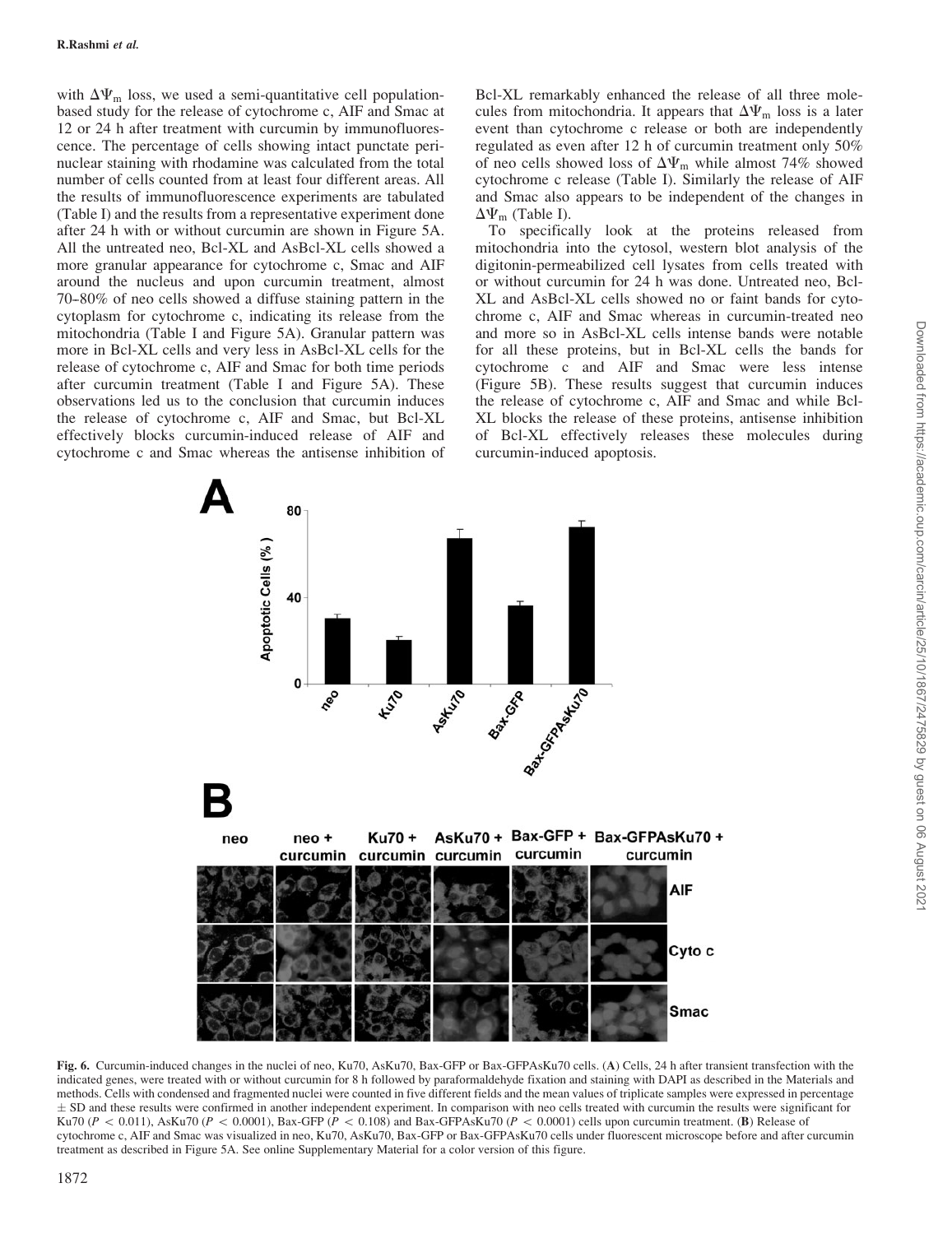# Ku70 suppresses curcumin-induced apoptosis whereas its antisense potentiates curcumin-mediated apoptotic changes in both Neo and Bax-GFP cells

The cells transiently transfected with Ku70 or AsKu70 were exposed to curcumin (25  $\mu$ M) for 8 h and nuclear condensation was assessed by DAPI staining and the release of cytochrome c, Smac or AIF was analyzed by immunofluorescence as described earlier. Apoptotic cells were more in AsKu70 cells compared with neo cells upon treatment with curcumin and the marginal effect of Bax-GFP cells in enhancing curcumininduced apoptosis was potentiated by AsKu70 (Figure 6A). Curcumin treatment induced the release of cytochrome c in nearly 50% of neo cells and the release of AIF and Smac was moderately affected and ectopic expression of Ku70 prevented the release of cytochrome c, Smac and AIF whereas their release was accelerated in AsKu70 cells (Figure 6B). In Bax-GFP cells only the release of cytochrome c was accelerated compared with neo cells upon curcumin treatment but the

release of AIF and Smac was unaffected (Figure 6B). Curcumin treatment for 8 h was enough to trigger massive apoptosis in Bax-GFPAsKu70 cells as evident from the release of cytochrome c, AIF, Smac (Figure 6B). Overall these results suggest the importance of Ku70 in blocking the release of apoptogenic proteins from mitochondria and the potential of its antisense inhibition as an approach to restore the apoptotic program initiated by Bax-mediated mitochondrial permeabilization in the presence of curcumin.

## Bcl-XL blocks curcumin-induced caspase 9 activation and antisense blocking potentiates the processing of caspase 9

In the mitochondria-mediated pathway once cytochrome c is released into the cytosol it activates procaspase 9 by complexing with Apaf-1 and finally procaspase 3 is activated. The processing of procaspase 9 was assessed using specific synthetic fluorimetric substrates and western blot. The relative fluorescent intensity calculated as percentage from control of different cytosols was plotted (Figure 7) and the western blot



Fig. 7. Curcumin-mediated changes in the activities of caspases 9 and 8 determined by spectrofluorimetric and western blot methods in neo, Bcl-XL or AsBcl-XL cells. Cell lysates from curcumin-treated or untreated cells were incubated with a fluorimetric substrate (Ac-LEHD-AFC) of caspase 9 in a reaction buffer at 37-C for 1 h as described in the Materials and methods. Caspase 9 activation was also assessed by western blotting as described in the Materials and methods. Caspase 8 activation was determined by using a specific fluorimetric substrate (Z-IETD-AFC) essentially as described above. Caspase 8 activation was also confirmed by western blot analysis as described above. These experiments were repeated twice with similar results and the error bars denote the standard deviations.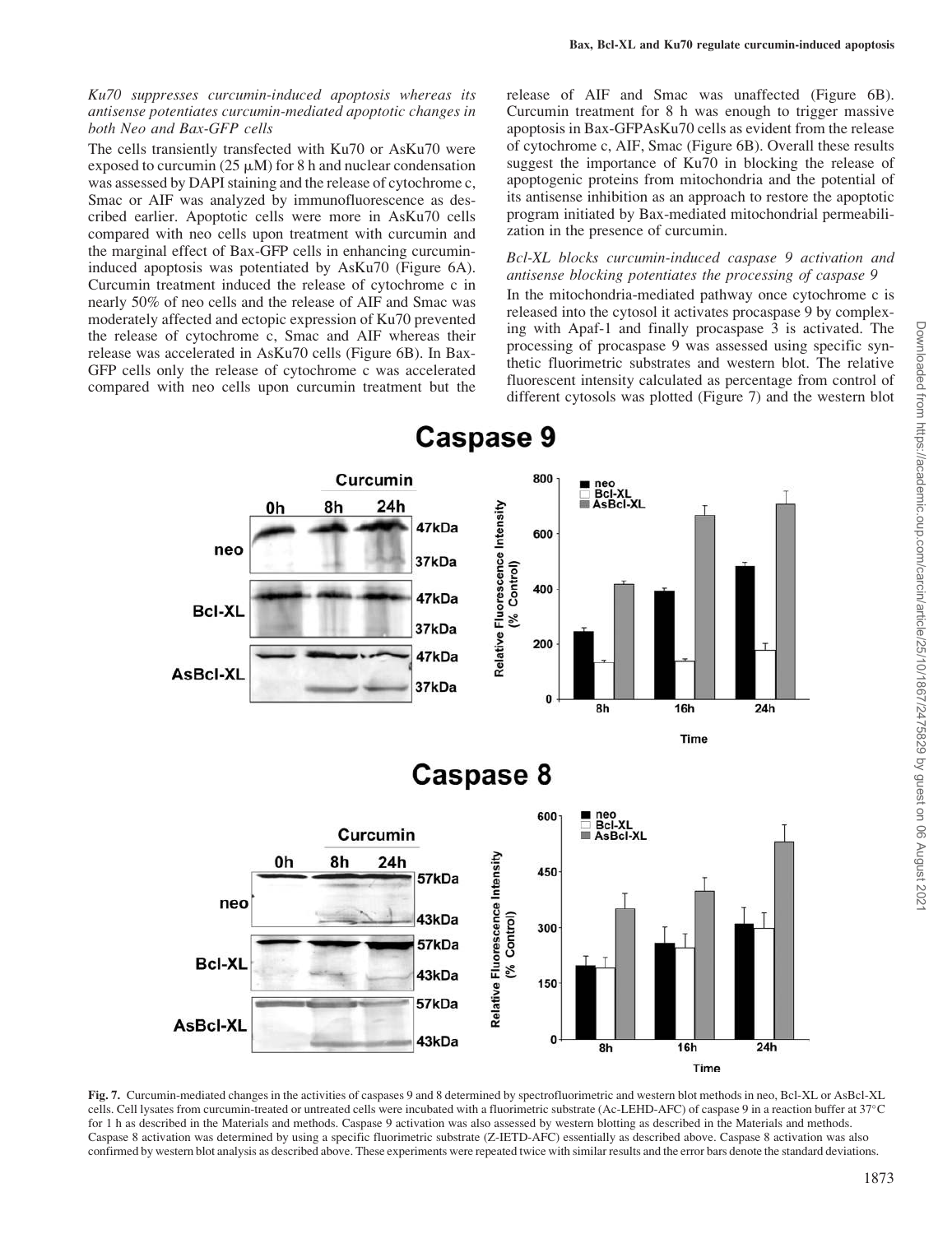of the corresponding samples are shown in Figure 7. Consistent with the release of cytochrome c, Bcl-XL blocks curcumin-induced activation of caspase 9 significantly compared with neo cells treated with curcumin. The antisense inhibition of Bcl-XL increased the caspase 9 processing and an intense cleaved fragment was noted at 12 h itself in antisenseinhibited cells.

# Bcl-XL fails to prevent curcumin-induced caspase 8 activation, but antisense inhibition accelerates caspase 8 processing

A progressive activation of caspase 8 upon curcumin treatment was found in neo as well as Bcl-XL cells in all the time periods studied (Figure 7). Bcl-XL over-expression did not block curcumin-induced caspase 8 activation. However, AsBcl-XL cells showed increased activity of caspase both by western blotting and fluorimetric assays. By 8 h marked cleavage fragment was evident in AsBcl-XL cells substantiating even though Bcl-XL cannot prevent the processing of caspase 8 its

down-regulation could potentiate caspase 8 activation induced by curcumin.

# Bcl-XL prevents curcumin-induced caspase 3 activation and cleavage of PARP

The processing of procaspase 3 was assessed using a specific synthetic fluorimetric substrate or by western blot using an antibody to caspase 3 that detects both the cleaved and intact fragments. The relative fluorescent intensity values calculated as percentages from control of different cytosols were plotted and the western blot of the same samples are depicted (Figure 8). PARP, a caspase 3 cleavage substrate, is a 116-kDa modular nuclear protein involved in DNA repair, usually in response to environmental stress (30). In neo cells treated with curcumin PARP was cleaved starting from 16 h onwards, but in Bcl-XL curcumin-treated cells PARP cleavage was completely prevented (Figure 8). The silencing of Bcl-XL potentiated curcumin-mediated caspase 3 processing and subsequent PARP cleavage.



Fig. 8. Changes in caspase 3 activity and cleavage of PARP induced by curcumin in neo, Bcl-XL or AsBcl-XL cells. Curcumin-induced activation of caspase 3 at the indicated periods of time was determined using a fluorimetric substrate (Ac-DEVD-AFC) as described in the Materials and methods. Caspase 3 activation was confirmed by western blot analysis as described earlier. Cell lysates  $(60 \mu g)$  of protein) prepared after treating the cells with or without curcumin  $(25 \mu)$  for the indicated time periods were subjected to 8% SDS-PAGE and PARP was detected with antiPARP polyclonal antibody by western blotting as described in the Materials and methods. All these experiments were repeated at least twice with similar results and the error bars denote standard deviations.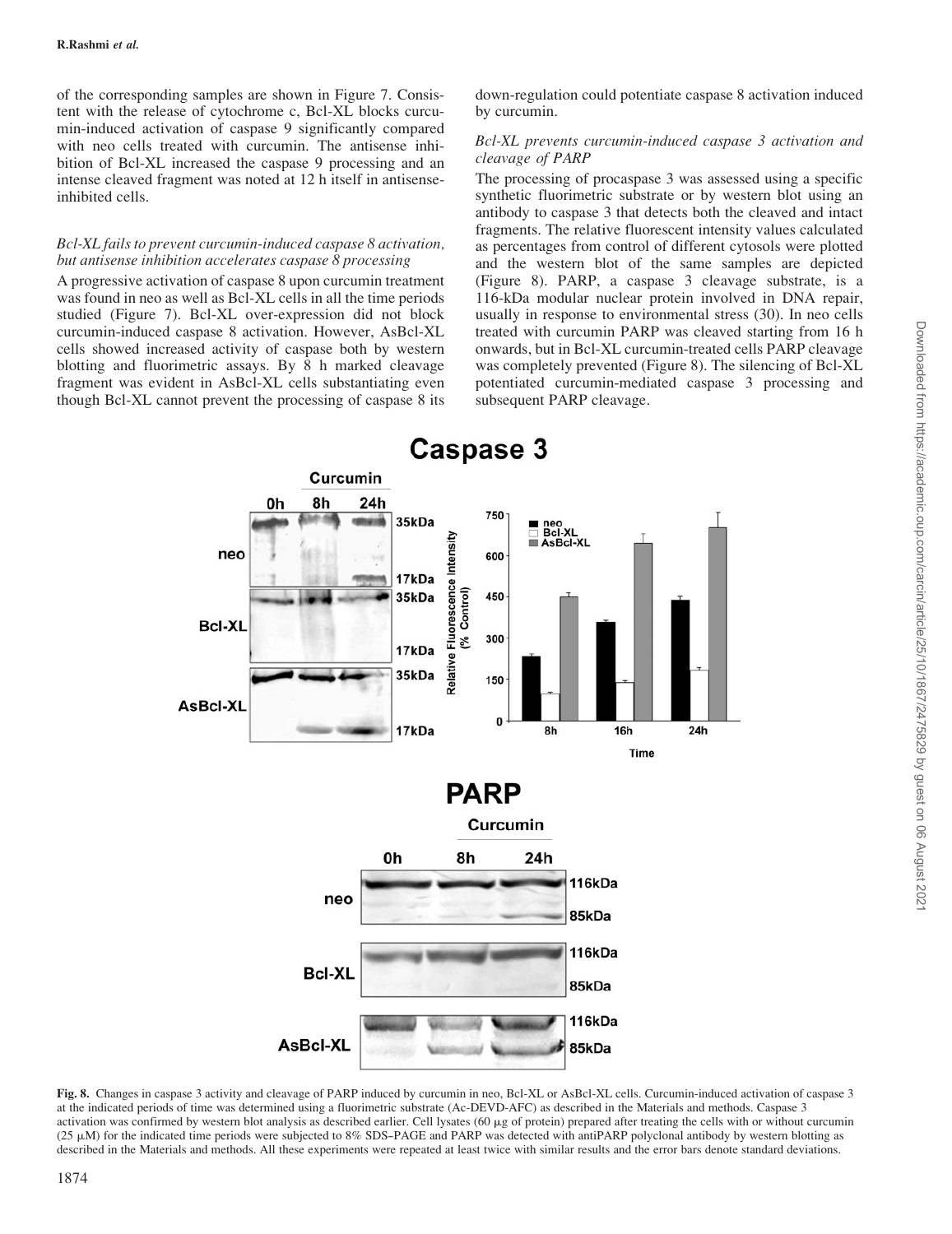Ku70 inhibits curcumin-induced activation of caspases 9, 8 and 3 while its down-regulation accelerates caspases 9, 8 and 3 activation in neo, Bax-GFP and Bax-GFPAsKu70 cells Curcumin ( $25 \mu M$ ) treatment for 8 h activated the caspases 9, 8 and 3 in neo cells and their activation was relatively less in Ku70 cells although this effect was minimum for caspase 8 (Figure 9A-C). Curcumin-induced activation of caspases 9, 8



Fig. 9. Curcumin-induced changes in the activities of caspases 8, 9 and 3 in neo, Ku70, AsKu70, Bax-GFP or Bax-GFPAsKu70 cells. Neo, Ku70, AsKu70, Bax-GFP or Bax-GFPAsKu70 cells were treated with or without curcumin (25  $\mu$ M) for 8 h and the cytosolic extracts were prepared and analyzed for caspase 9 (A), caspase 8 (B) or caspase 3 (C) activities using a spectrofluorimeter as described in the Materials and methods. Each experiment was repeated at least once again with similar results.

and 3 was accelerated in AsKu70 cells whereas in Bax-GFP cells their activation remained comparable with that of neo cells (Figure 9A–C). In Bax-GFPAsKu70 cells 8 h of curcumin treatment accelerated the activation of caspases 9, 8 and 3 in Ku70 cells (Figure 9A–C).

### **Discussion**

In the present study we have demonstrated that Ku70 and Bcl-XL have the potential to protect human colon cancer cells against curcumin-induced apoptosis. Consistent with earlier reports showing that Bcl-XL predominantly blocks apoptosis induced by various stimuli at the level of mitochondria, the processing of caspase 9, caspase 3 and cleavage of a caspase substrate like PARP induced by curcumin is prevented in Bcl-XL cells in the present study (9,31). Expression of Bcl-XL prevents the redistribution of cytochrome c from mitochondria to cytosol, a prominent requisite for caspase activation and apoptosis (32--34). Increased expression of Bcl-XL in colorectal cancer plays a key role in the induction of resistance to anoikis during the progression of this disease (35). Bcl-2 and Bcl-XL over-expression in HL-60 cells confers protection against curcumin-mediated apoptosis (36). In agreement with our results showing an antiapoptotic role for Ku70 in curcumininduced apoptosis, Ku70-deficient cells were reported to be more sensitive to bleomycin-induced apoptosis whereas cells over-expressing Ku70 were resistant (37). Our observation that Ku70 prevents the release of cytochrome c, AIF and Smac in curcumin-mediated cell death is consistent with the function of Ku70 as an inhibitor of Bax by preventing its translocation to mitochondria, which is an essential step, required for cell death (20). Since the Bax/Bcl-2 ratio is an important regulator of apoptosis, it is relevant to note that in SW480 cells the Bax/ Bcl-2 ratio remains unaltered by curcumin though it affected this initially (Figure 1). Similar to our results, curcumin treatment does not alter the expression levels of Bcl-2 and Bax proteins in hepatoblastoma cells (38). However, curcumin is said to down-regulate the antiapoptotic Bcl-2, Bcl-XL and IAP proteins in human renal cells (39) and promyelocytic leukemia HL-60 cells (3) suggestive of cell-type-dependent changes. Curcumin has been reported to induce the expression of Bax in breast cancer cells through a p53-dependent pathway acting downstream of p53 (40). The failure of Bax-GFP cells to potentiate curcumin-induced apoptosis is presumably because of high basal level of Ku70 that was not altered by curcumin treatment. This is further substantiated by our observation that antisense inhibition of Ku70 markedly improves the release of cytochrome c in Bax-GFP cells.

Since Bcl-XL cells treated with curcumin exhibit caspase 8 activation although DNA condensation and PARP cleavage were not detected, the protective action of Bcl-XL presumably lies downstream of caspase 8 activation. Recently it has been reported that a bifunctional apoptosis regulator present in Bcl-XL over-expressing MCF-7-Fas cells sequesters active caspase 8 on mitochondrial surface by preventing the cleavage of substrates of caspase 8 (41). However, apoptosis in certain cell types requires caspase 8-mediated cleavage and activation of a Bcl-2 family member, Bid, the truncated form of which amplifies the mitochondrial release of cytochrome c (42). Presumably in human colon cancer cells Bcl-XL suppresses caspase 8-mediated cell death by preventing the release of cytochrome c. The observation that the expression of Ku70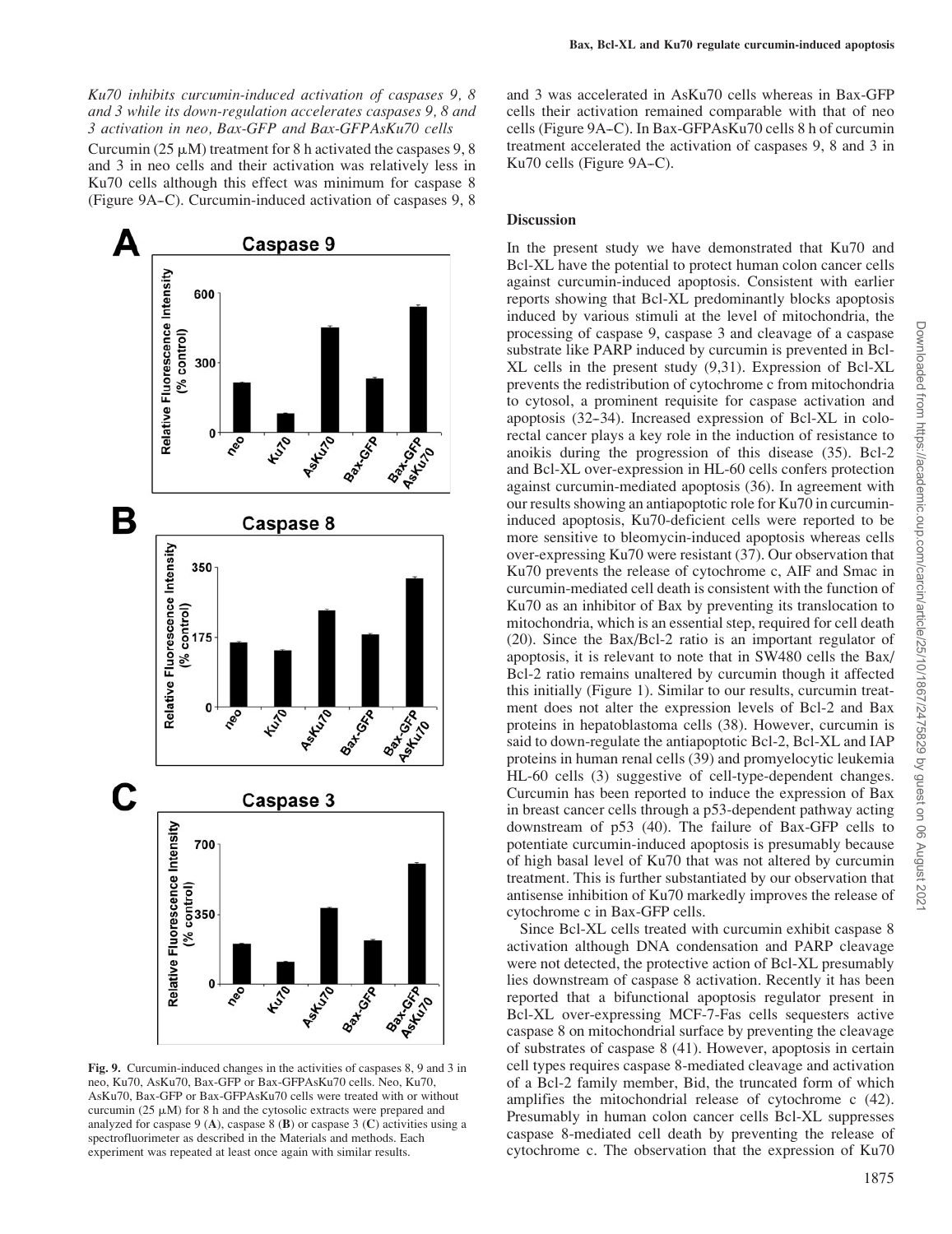but not that of Bcl-XL inhibits caspase 8 activation induced by curcumin in spite of the acceleration of curcumin-induced activation of caspase 8 in both AsBcl-XL and AsKu70 cells is suggestive of secondary caspase 8 activation by caspase 3. This is consistent with the finding that caspase 3 can serve as a feedback loop by cleaving other caspases to amplify the apoptotic process (43–45).

The notion that the release of cytochrome c, AIF and Smac from mitochondria is subsequent to the loss of  $\Delta \Psi_{\rm m}$  does not appear to be the case in curcumin-induced apoptosis of human colon cancer cells as cytochrome c is released before substantial loss of  $\Delta \Psi_{\rm m}$  occurs and simultaneous release of AIF and Smac is also unlikely. In support of this it has been shown that the release of AIF occurs downstream of cytochrome c release and requires caspase activation (46). Although our findings support the idea that release of AIF requires caspase activation, further studies are needed to confirm this. Recently it has been reported that mitochondrial outer membrane permeabilization induced by proapoptotic drugs results in the release of cytochrome c, Smac, HtrA2/Omi, but subsequent caspase activation is required to induce the translocation of endonuclease G or AIF (47).

Activation of caspases 9 and 3, cleavage of PARP, release of cytochrome c, AIF and Smac in AsBcl-XL cells treated with curcumin implies that antisense inhibition is an important strategy to overcome chemoresistance. Increased release of Smac in AsBcl-XL and AsKu70 cells suggest that curcumininduced apoptosis is favored by sequestering inhibitor of apoptosis protein by Smac (24,48,49). In addition, accelerated release of curcumin-induced AIF in AsBcl-XL cells may lead to caspase-independent cell death and it is reported that the release of AIF and endonuclease G is under the regulatory control of Bcl-2/Bcl-XL (50).

Our findings demonstrate, for the first time, the efficacy of antisense inhibition of Bcl-XL or Ku70 in sensitizing human colon cancer cells to mitochondrial apoptotic signaling induced by curcumin. It is to be seen whether antisense oligonucleotides to Bcl-XL and Ku70 in combination with curcumin would be a powerful strategy to tackle chemoresistant Bcl-XL or Ku70 over-expressing cancer cells.

# Supplementary material

Supplementary material can be found at: http://www.carcin. oupjournals.org/.

#### Acknowledgements

Fundings from the Kerala State Council for Science, Technology and the Environment (to D.K.), a grant from the Life Sciences Research Board, Defence Research Development Organization, Government of India (to D.K. and S.K.) and a Senior Research Fellowship (to R.R.) of the Council of Scientific and Industrial Research, Government of India are gratefully acknowledged.

#### References

- 1.Ruby,A.J., Kuttan,G., Babu,K.D., Rajasekharan,K.N. and Kuttan,R. (1995) Anti-tumour and antioxidant activity of natural curcuminoids. Cancer Lett., 94, 79-83.
- 2. Anto,R.J., George,J., Babu,K.V., Rajasekharan,K.N. and Kuttan,R. (1996) Antimutagenic and anticarcinogenic activity of natural and synthetic curcuminoids. *Mutat. Res.*, 370, 127-131.
- 3. Kuo,M.L., Huang,T.S. and Lin,J.K. (1996) Curcumin, an antioxidant and anti-tumor promoter, induces apoptosis in human leukemia cells. Biochim. Biophys. Acta, 1317, 95-100.
- 4. Piwocka,K., Zablocki,K., Wieckowski,M.R., Skierski,J., Feiga,I., Szopa,J., Drela,N., Wojtczak,L. and Sikora,E. (1999) A novel apoptosis-like pathway, independent of mitochondria and caspases, induced by curcumin in human lymphoblastoid T (Jurkat) cells. Exp. Cell Res., 249, 299-307.
- 5.Chen,H., Zhang,Z.S., Zhang,Y.L. and Zhou,D.Y. (1999) Curcumin inhibits cell proliferation by interfering with the cell cycle and inducing apoptosis in colon carcinoma cells. Anticancer Res., 19, 3675-3680.
- 6. Gautam,S.C., Xu,Y.X., Pindolia,K.R., Janakiraman,N. and Chapman,R.A. (1998) Nonselective inhibition of proliferation of transformed and nontransformed cells by the anticancer agent curcumin (diferuloylmethane). Biochem. Pharmacol., 55, 1333-1337.
- 7. Hong,R.L., Spohn,W.H. and Hung,M.C. (1999) Curcumin inhibits tyrosine kinase activity of p185neu and also depletes p185neu. Clin. Cancer Res., 5, 1884-1891.
- 8. Vaux,D.L., Cory,S. and Adams,J.M. (1988) Bcl-2 gene promotes haemopoietic cell survival and cooperates with c-myc to immortalize pre-B cells. Nature, 335, 440-442.
- 9.Boise,L.H., Gonzalez-Garcia,M., Postema,C.E., Ding,L., Lindsten,T., Turka,L.A., Mao,X., Nunez,G. and Thompson,C.B. (1993) bcl-x, a bcl-2-related gene that functions as a dominant regulator of apoptotic cell death. Cell, 74, 597-608.
- 10. Deveraux,Q.L., Takahashi,R., Salvesen,G.S. and Reed,J.C. (1997) Xlinked IAP is a direct inhibitor of cell-death proteases. Nature, 388,  $300 - 304$ .
- 11. Jaattela,M., Wissing,D., Bauer,P.A. and Li,G.C. (1992) Major heat shock protein hsp70 protects tumor cells from tumor necrosis factor cytotoxicity. EMBO J., 11, 3507-3512.
- 12.Mosser,D.D., Caron,A.W., Bourget,L., Denis-Larose,C. and Massie,B. (1997) Role of the human heat shock protein hsp70 in protection against stress-induced apoptosis. Mol. Cell Biol., 17, 5317-5327.
- 13. Gautschi,O., Tschopp,S., Olie,R.A. et al. (2001) Activity of a novel bcl-2/ bcl-xL-bispecific antisense oligonucleotide against tumors of diverse histologic origins. J. Natl Cancer Inst., 93, 463-4671.
- 14. Olopade,O.I., Adeyanju,M.O., Safa,A.R., Hagos,F., Mick,R., Thompson,C.B. and Recant,W.M. (1997) Overexpression of BCL-x protein in primary breast cancer is associated with high tumor grade and nodal metastases. Cancer J. Sci. Am., 3, 230-237.
- 15. Krajewska,M., Moss,S.F., Krajewski,S., Song,K., Holt,P.R. and Reed,J.C. (1996) Elevated expression of Bcl-X and reduced Bak in primary colorectal adenocarcinomas. Cancer Res., 56, 2422-2427.
- 16.Rosen,K., Rak,J., Jin,J., Kerbel,R.S., Newman,M.J. and Filmus,J. (1998) Downregulation of the pro-apoptotic protein Bak is required for the ras-induced transformation of intestinal epithelial cells. Curr. Biol., 8, 1331--1334.
- 17.Rosen,K., Rak,J., Leung,T., Dean,N.M., Kerbel,R.S. and Filmus,J. (2000) Activated Ras prevents downregulation of Bcl-X (L) triggered by detachment from the extracellular matrix. A mechanism of Ras-induced resistance to anoikis in intestinal epithelial cells. J. Cell Biol., 149, 447-456.
- 18.Leech,S.H., Olie,R.A., Gautschi,O., Simoes-Wust,A.P., Tschopp,S., Haner,R., Hall,J., Stahel,R.A. and Zangemeister-Wittke,U. (2000) Induction of apoptosis in lung-cancer cells following bcl-xL anti-sense treatment. *Int. J. Cancer*, 86, 570-576.
- 19.Zangemeister-Wittke,U., Schenker,T., Luedke,G.H. and Stahel,R.A. (1998) Synergistic cytotoxicity of bcl-2 antisense oligodeoxynucleotides and etoposide, doxorubicin and cisplatin on small-cell lung cancer cell lines. Br. J. Cancer, 78, 1035-1042.
- 20. Sawada,M., Sun,W., Hayes,P., Leskov,K., Boothman,D.A. and Matsuyama,S. (2003) Ku70 suppresses the apoptotic translocation of Bax to mitochondria. Nature Cell Biol., 5, 320-329.
- 21.Wilson,C.R., Davidson,S.E., Margison,G.P., Jackson,S.P., Hendry,J.H. and West,C.M. (2000) Expression of Ku70 correlates with survival in carcinoma of the cervix.  $Br. J. Cancer$ , 83, 1702-1706.
- 22.Zhao,H.J., Hosoi,Y., Miyachi,H., Ishii,K., Yoshida,M., Nemoto,K., Takai,Y., Yamada,S., Suzuki,N. and Ono,T. (2000) DNA-dependent protein kinase activity correlates with Ku70 expression and radiation sensitivity in esophageal cancer cell lines. Clin. Cancer Res., 6, 1073-1078.
- 23. Anto,R.J., Maliekal,T.T. and Karunagaran,D. (2000) L-929 cells harboring ectopically expressed RelA resist curcumin-induced apoptosis. J. Biol. Chem., 275, 15601-15604.
- 24.Rashmi,R., Santhosh Kumar,T.R. and Karunagaran,D. (2003) Human colon cancer cells differ in their sensitivity to curcumin-induced apoptosis and heat shock protects them by inhibiting the release of apoptosisinducing factor and caspases. FEBS Lett., 538, 19-24.